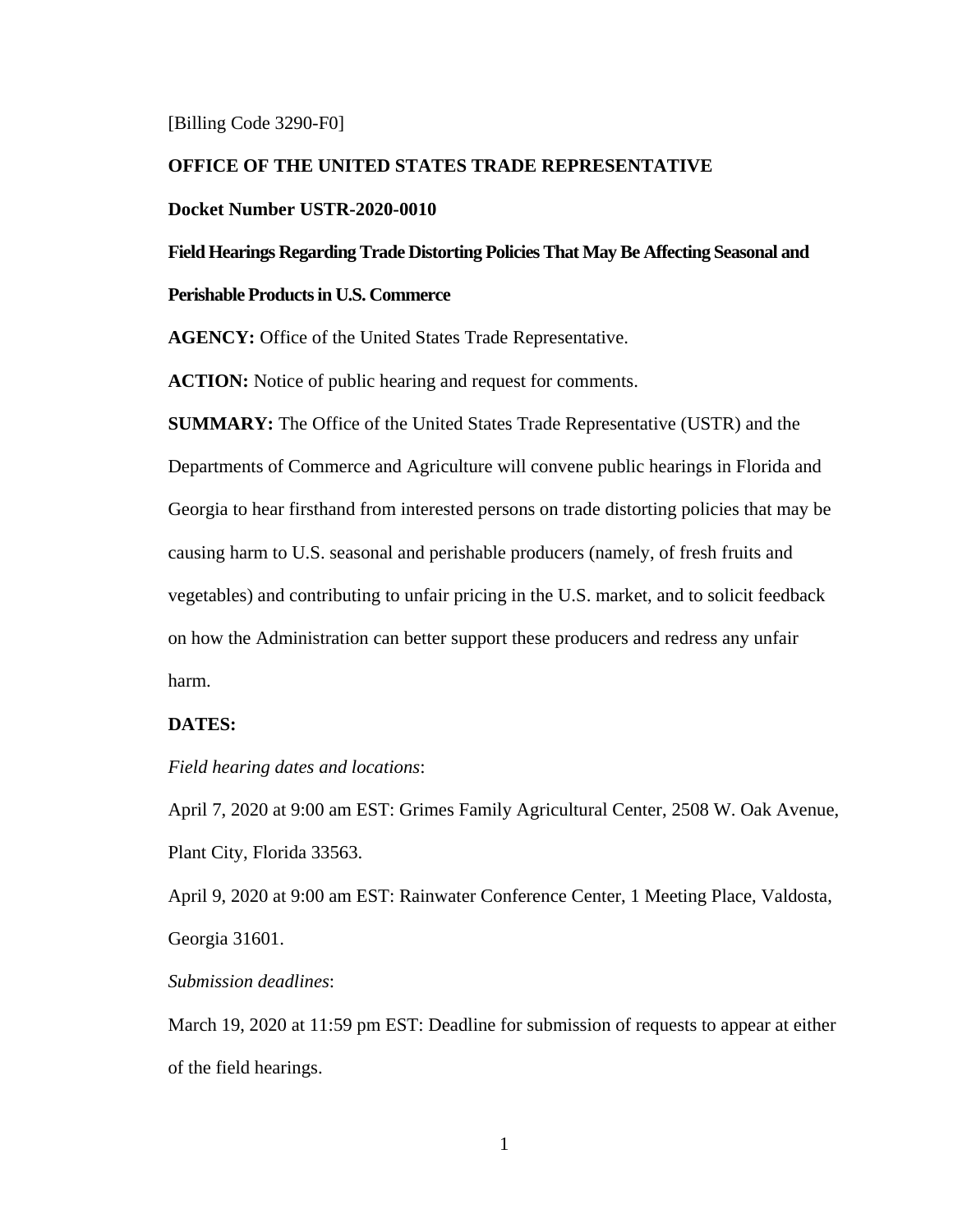March 26, 2020 at 11:59 pm EST: Deadline for submission of hearing statements and written comments.

**ADDRESSES:** USTR strongly prefers electronic submissions made through the Federal eRulemaking portal: http://www.regulations.gov (Regulations.gov). Follow the instructions for submission in section II below. The docket number is USTR-2020-0010. For alternatives to online submissions, please contact Trey Forsyth in advance of the submission deadline at (202) 395-8583.

**FOR FURTHER INFORMATION CONTACT:** For procedural questions, questions regarding the field hearings, or to request special accommodations, please contact Trey Forsyth at (202) 395-8583.

# **SUPPLEMENTARY INFORMATION**:

## **I. Background**

USTR and the Departments of Commerce and Agriculture will convene public hearings in Florida and Georgia to hear firsthand from interested persons regarding trade distorting policies that may be affecting seasonal and perishable products in U.S. commerce. The hearings are open to the public, but space may be limited. Accordingly, attendees will be accommodated on a first come, first served basis.

USTR invites comments and supporting documentation from interested persons on the following issues:

- Trade distorting policies that may be contributing to unfair pricing in the U.S. market and causing harm to U.S. seasonal and perishable producers in U.S. commerce.
- How the Administration can better support these producers and redress unfair harm.
- **II. Hearing Participation - Submission Requirements**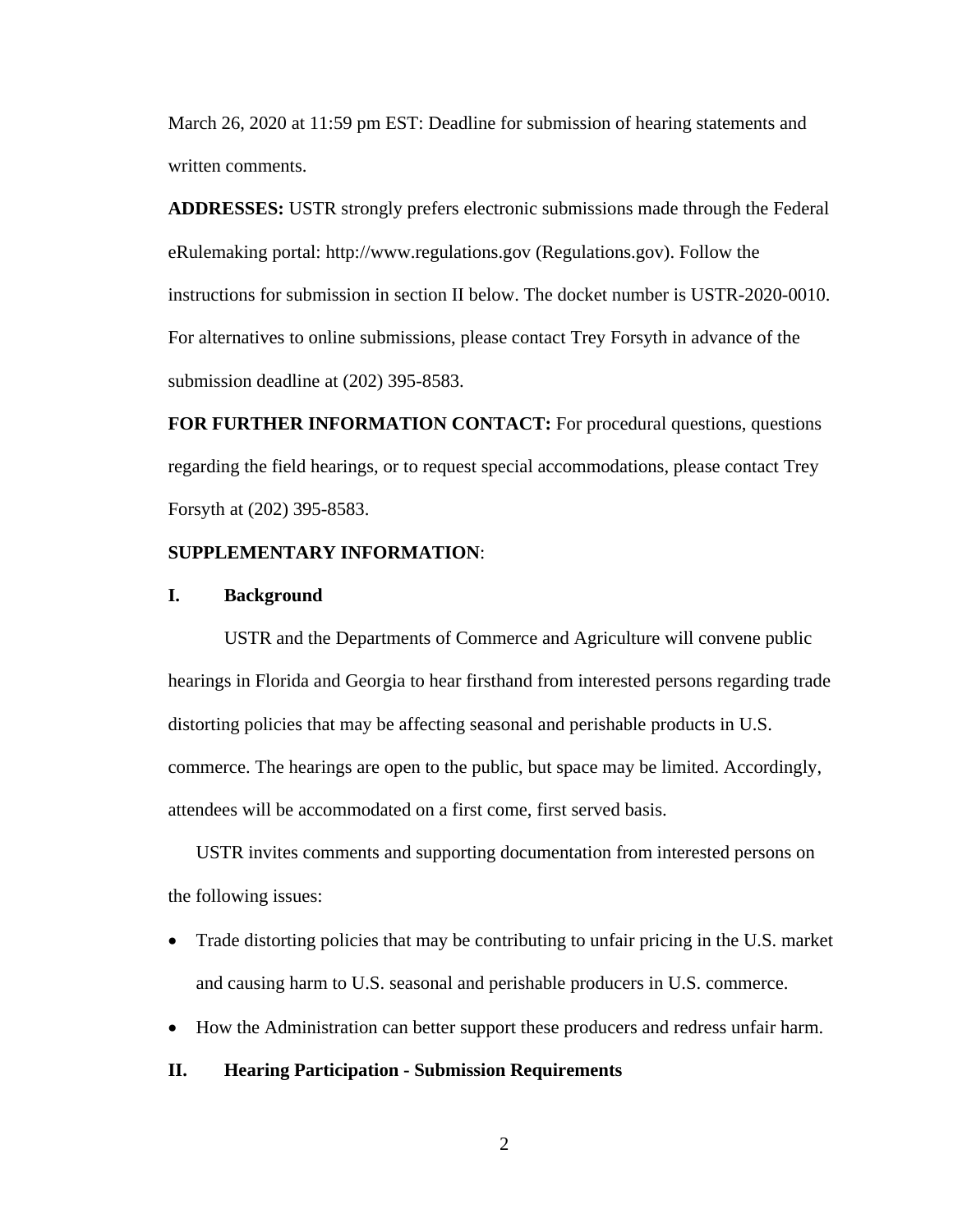To appear and provide testimony at either of the field hearings, you must submit a request to do so by the March 19, 2020, 11:59 pm EST deadline.

All parties who wish to testify also must submit the statement they intend to present at the hearing by the March 26, 2020, 11:59 pm EST deadline. Remarks at the hearing will be limited to five minutes, and might be further limited if circumstances warrant, to allow adequate time for questions from the panel.

Interested parties who do not want to appear at the hearing may submit comments by the March 26 deadline.

To submit a request to appear and provide testimony, go to www.regulations.gov. To make a submission via Regulations.gov, enter docket number USTR-2020-0010 in the 'search for' field on the home page and click 'search.' The site will provide a searchresults page listing all documents associated with this docket. Find a reference to this notice by selecting 'notice' under 'document type' in the 'filter results by' section on the left side of the screen and click on the link entitled 'comment now.' In the "comment" field on the next page, identify the hearing at which you would like to testify and provide the full name, address, email address, and telephone number of the person who wishes to present the testimony.

To submit a written statement, the Regulations.gov website allows users to provide comments by filling in a 'type comment' field or by attaching a document using the 'upload file(s)' field. USTR prefers that you provide submissions in an attached document. The file name should include the name of the person who will be presenting the testimony, or if not testifying, the name of the person submitting the statement. The name of the presenter also should be clear in the content of the file itself. All submissions

3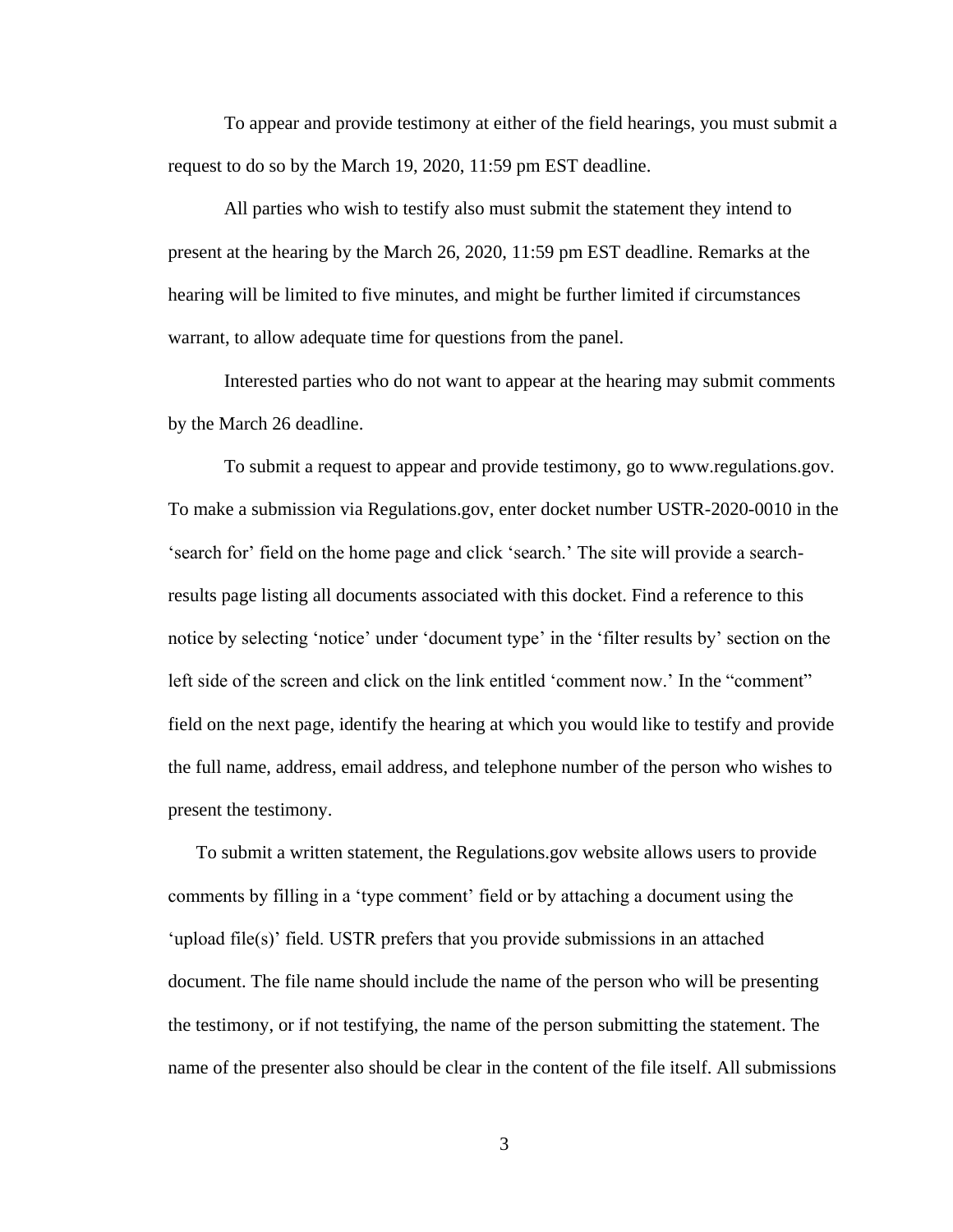must be in English and be prepared in (or be compatible with) Microsoft Word (.doc) or Adobe Acrobat (.pdf) formats. Include any data attachments to the submission in the same file as the submission itself, and not as separate files.

For additional information on using the Regulations.gov website, please consult the resources provided on the website by clicking on 'how to use this site' on the left side of the home page.

You must clearly designate business confidential information (BCI) by marking the submission 'BUSINESS CONFIDENTIAL' at the top and bottom of the cover page and each succeeding page, and indicating, via brackets, the specific information that is confidential.

A submitter requesting that USTR treat information in a submission as BCI must certify that the information is business confidential and would not customarily be released to the public by the submitter.

You must include 'business confidential' in the 'type comment' field, and must add 'business confidential' to the end of your file name for any attachments.

For any submission containing BCI, you also must attach a separate nonconfidential version (*i.e.,* not as part of the same submission with the BCI version), indicating where confidential information has been redacted. USTR will place the nonconfidential version in the docket and it will be available for public inspection.

USTR may not accept BCI submissions that do not have the required markings, or are not accompanied by a properly marked non-confidential version, and may consider the submission to be a public document.

4